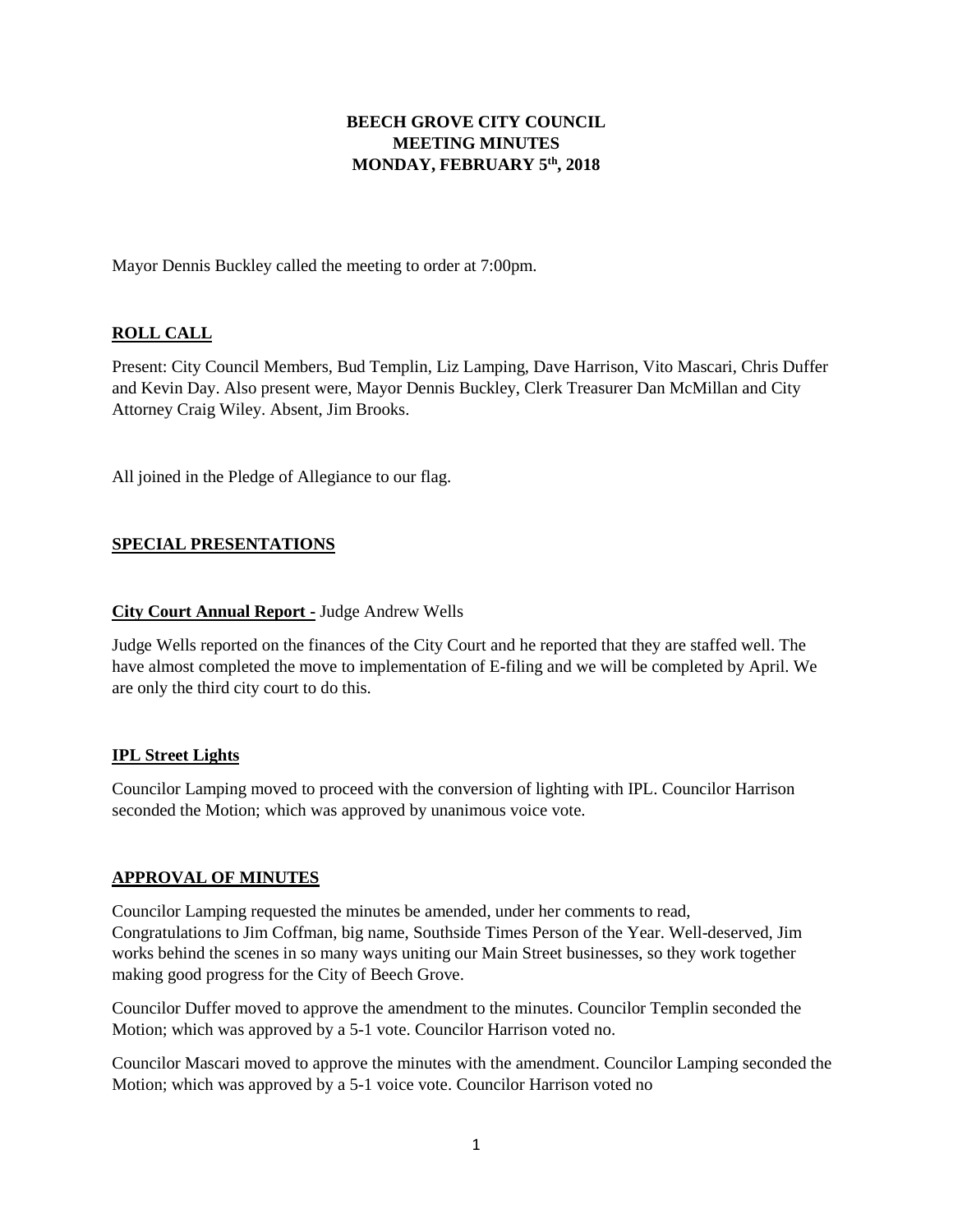## **PUBLIC COMMENTS**

Jim Coffman, Chamber of Commerce President – The chamber is still looking for an Executive Director.

State of the City Address/ Mayor Buckley - Thursday, February 8<sup>th,</sup> from 11:30am to 1:00pm at Hornet Park Community Center. Franciscan Health is the sponsor of the luncheon and lunch will be catered by the Stacked Pickle.

3<sup>rd</sup> Annual Community Health Fair/Saturday, March 10, 2018/Beech Grove Middle School- Free Health Screenings and Beech Grove Fire & Police will be there.

# **COMMITTEE REPORTS**

## **Mayors Youth Council:**

Principal, Liz Walters reported on the happenings of the High School.

The Robotics Team is making a comeback. They have had their best showing in the past 3 years they advance to the second round in their most recent VEX Event.

They are either in the process or headed into sectionals. The girls lost to a heartbreaker at Manual on Saturday, but they are looking forward to sending their wrestlers and boys basketball into sectionals.

Saturday, February 10<sup>th</sup> -2:30pm- Champions Together Inclusion Event – also Senior night and the varsity game will start at 2:30pm.

Thursday – Saturday February  $15<sup>th</sup> - 17<sup>th</sup>$  7:00pm – they will be presenting The Diary of Anne Frank.

Mr. Gearhart and Diana Hendricks and myself met, and Diana is doing the Coalition Grant and we are hoping to put in a Prevention Matters grant with that.

Big changes in education - the Graduation Pathways that we are beginning to navigate and accountability that will be different – we will receive a federal grade that may or may not be different than the state grade. We hope to transition community service to provide opportunities to the students to expose them to business ventures that they might not otherwise have access to.

Team Court, our students are the jurors and we will be hosting an attorney training within the next couple of weeks and that program is getting up and running.

**ABC:** In the Council packet

**Greenscape Commission:** In the Council packet.

**Compliance Division:** In the Council Packet

**Public Safety:** In the Council packet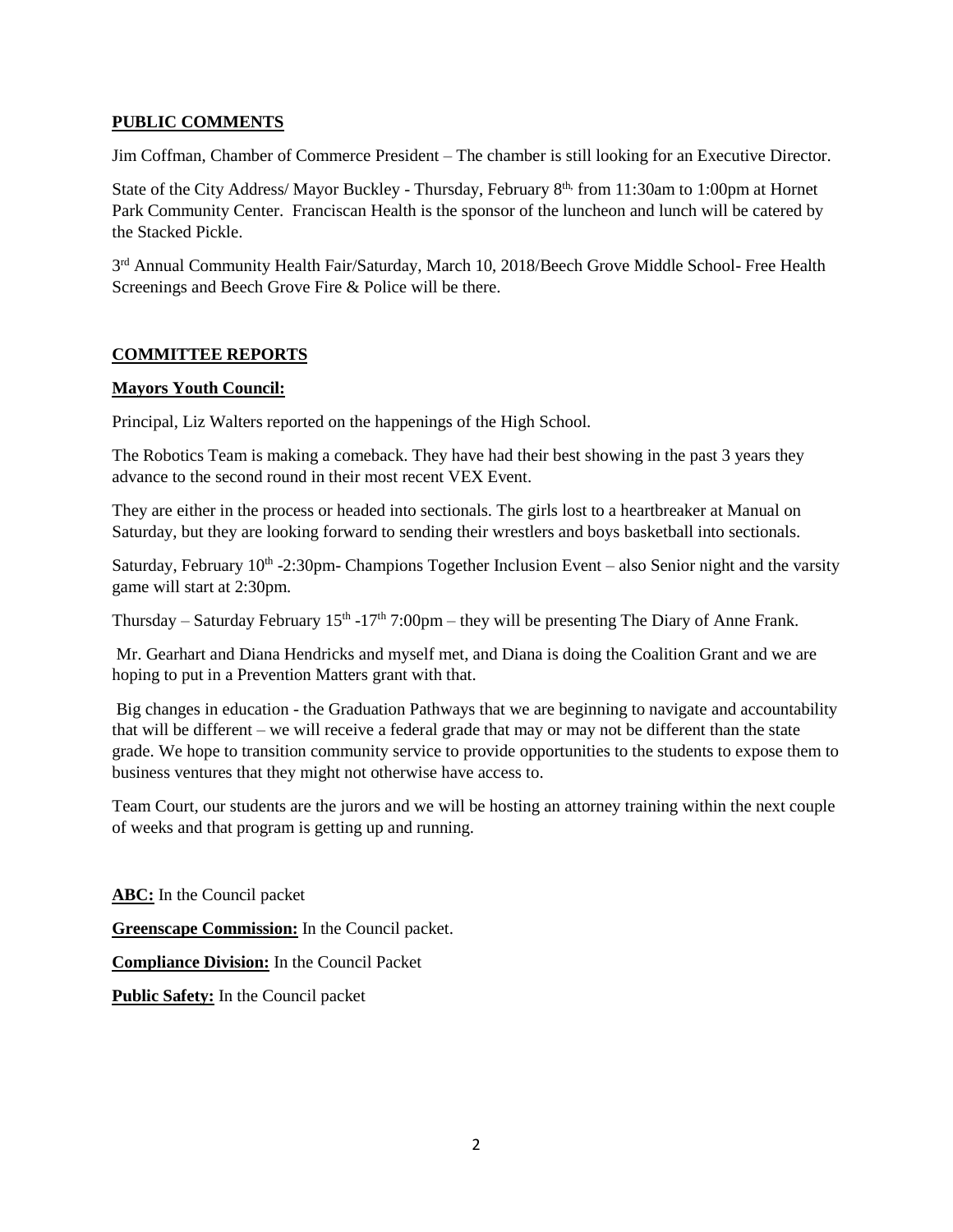**Financial** - presented by Clerk-Treasurer Dan McMillan

In January we made the following bond and lease payments:

2012 Bond Payment \$110,887.50

2013 Police Car Lease \$13,354.60

2013 Fire Vehicles \$13,656.95

2016 RDC Refunding Bond \$248,520.00

The stormwater fund as of 1/31/2018 had a balance of \$187,684.12

We filed 225 lien releases for the last half of 2017. Lien releases are kept up to date.

We rolled over from 2017 to 2018 and the annual report will be advertised in the Indy Star per state statute. The 100R was completed on the gateway as well as the debt management report.

I am continuing to work on the Gateway to complete if before the deadline.

As you are all aware we did not acquire a tax anticipation bond this year. As of January 31, 2018, without this bond we still had a balance in the corporate account of \$3,579,254.47

On January 31, 2012 we had a balance in the corporate account of \$2,522,938.71 and that was after having a tax anticipation bond deposit of \$2, 375,191.10

Community events can be added free of charge by emailing me at [dan.mcmillan@beechgrove.com](mailto:dan.mcmillan@beechgrove.com)

Thanks to the website volunteers who continue to keep it updated at no cost to the taxpayers. Financial Reports, Debt Service,

Bank Balances and more can be found on the City Website at [www.beechgrove.com.](file:///C:/Users/dan/Documents/www.beechgrove.com)

The bank balances are listed below:

| <b>City Corporation</b>                               | \$3,579,254.47 |
|-------------------------------------------------------|----------------|
| Utilities                                             | 856,004.63     |
| Criminal Investigation<br>Fund (CIF                   | \$162,079.69   |
| RDC General                                           | \$314, 865.64  |
| <b>RDC</b> Debt Service<br>(DSR)                      | \$240,000.00   |
| 2004 SRF Debt Service<br>(DSR)                        | \$137,263.71   |
| 2015A Refunding Bond<br>Debt Service Reserve<br>(DSR) | \$64,045.36    |

As always, if you have any questions my door is always open. Thank you.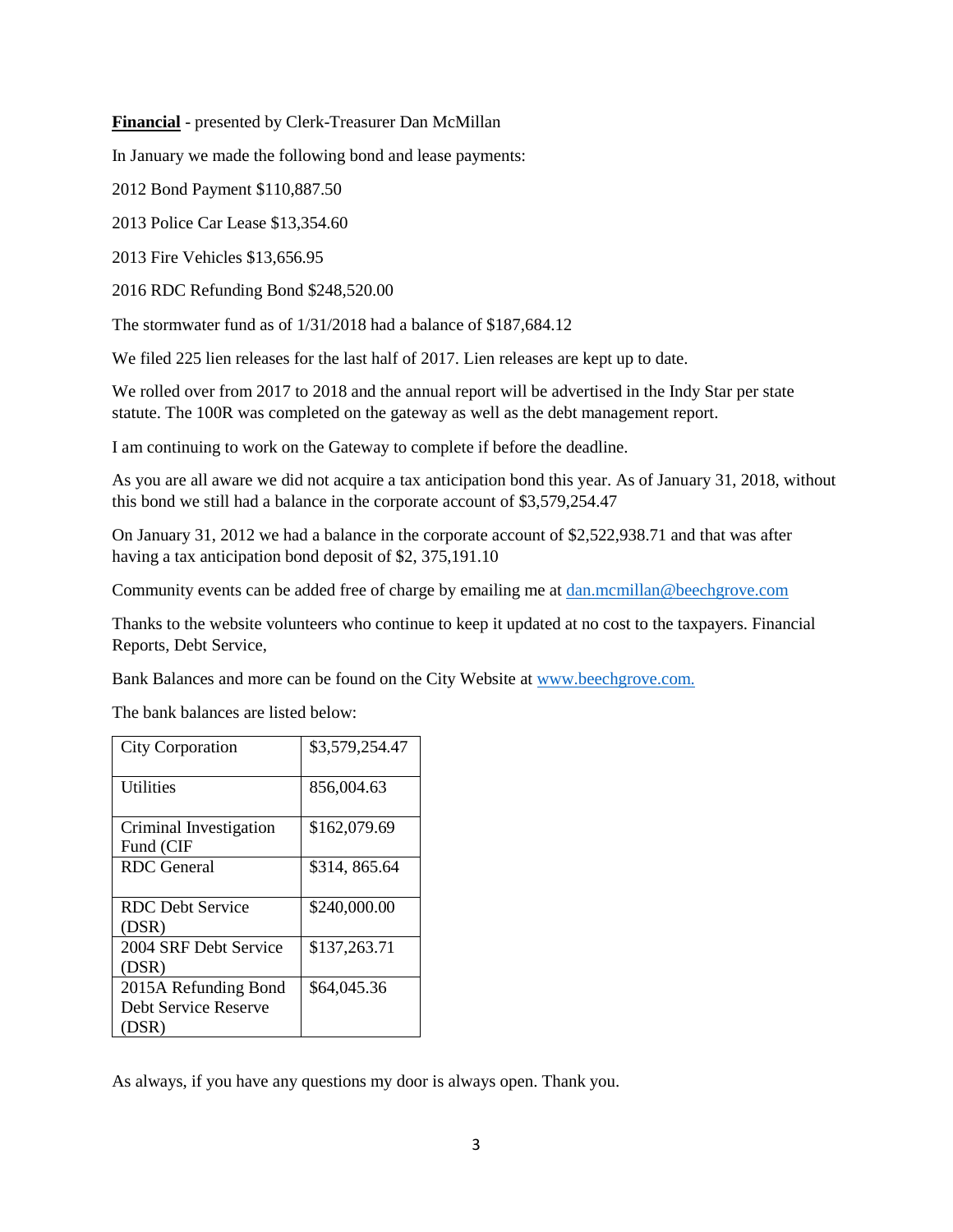## **OLD BUSINESS**

### **Redevelopment Commission Appointment**

Councilor Duffer read a letter from Tara Wolfe; she would like to be considered for nomination as a Commissioner on the Redevelopment Commission.

Councilor Duffer nominated Tara Wolfe to serve on the Redevelopment Commission. Councilor Harrison seconded the motion; which was approved by unanimous voice vote.

### **[General Ordinance No.11, 2017](http://www.beechgrove.com/uploads/1/0/1/2/10129925/general_ordinance_11_2017.pdf)**

... *Amends General Ordinance No. 8, 2017 Concerning Salaries*

General ordinance No.11, 2017 was withdrawn.

Councilor Templin moved to withdraw the ordinance. Councilor Duffer seconded the Motion; which was approved by unanimous voice vote.

### **[General Ordinance No.12, 2017](http://www.beechgrove.com/uploads/1/0/1/2/10129925/general_ordinance_no.12_2017.pdf)**

..*.Establishing the Beech Grove Parks and Recreation Departments Non-Reverting Operating Fund*

Councilor Duffer moved to read by Title only. Councilor Harrison seconded the Motion; which was approved by unanimous voice vote.

Clerk-Treasurer McMillan read the ordinance into the record.

Councilor Lamping moved to approve the ordinance on Third and Final Reading. Councilor Mascari seconded the Motion; which was approved by unanimous voice vote. General Ordinance No.12, 2017 was approved on Third and Final Reading.

## **NEW BUSINESS:**

**[General Ordinance No. 1, 2018](http://www.beechgrove.com/uploads/1/0/1/2/10129925/genera_ordinance_no.1_2018_amends_chapter_50_sewer_fees.pdf)** ...*Amends Chapter 50 of the Code of ordinances, Pursuant to Stormwater Fees*

Clerk-Treasurer McMillan read the ordinance into the record.

Councilor Harrison moved to approve the ordinance on First Reading. Councilor Lamping seconded the Motion; which was approved by unanimous voice vote. General Ordinance No.1, 2018 was approved on First Reading.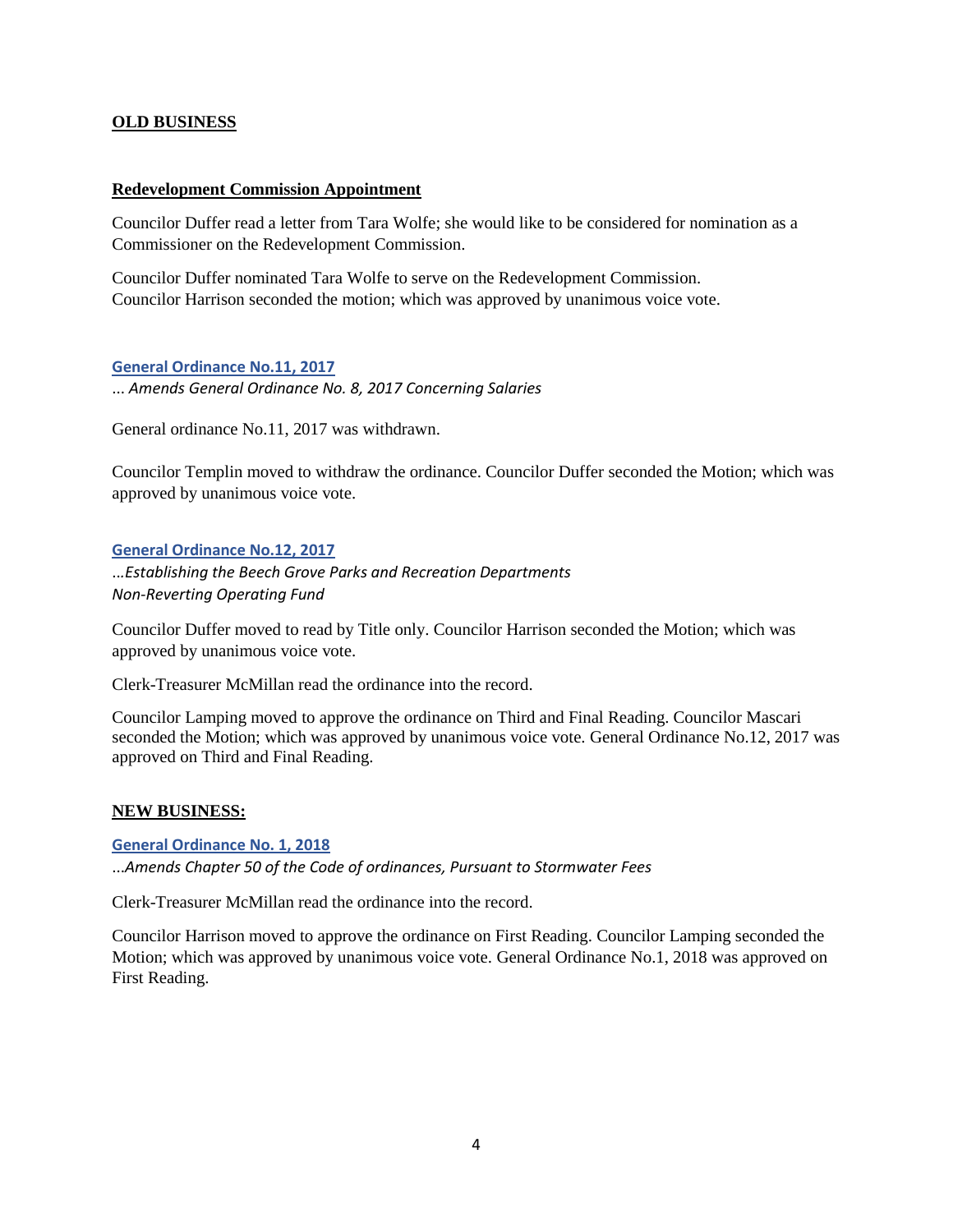## **[General Ordinance No.2, 2018](http://www.beechgrove.com/uploads/1/0/1/2/10129925/general_ordinance_no.2_2018_amend_chapter_100.pdf)**

...*Amends Chapter 100 of the Code of ordinances, Pursuant to Local Road and Sidewalk Improvements*

Councilor Duffer moved to read by Title only. Councilor Mascari seconded the Motion; which was approved by unanimous voice vote.

Clerk-Treasurer McMillan read the ordinance into the record.

Councilor Duffer moved to approve the ordinance on First Reading. Councilor Lamping seconded the Motion; which was approved by unanimous voice vote. General Ordinance No.2, 2018 was approved on First Reading.

### **Fire Department Ambulance Billing Request**

Chief Cheshire reported on rates and discounts for ambulance service and the Council discussed the options.

## **Main Street Planning Grant Update – OCRA**

Mayor Buckley reported that the Council had approved funding for 12 businesses, but 19 businesses have requested to be included, so it is up to the Council to decide if they want fund an additional 7 businesses.

## **COUNCIL COMMENTS**

**Councilor Templin:** I would like to thank the Judge for his report. It is good news to hear how well the court has done. There was a time when we were concerned if the court could continue financially. We are fortunate to have small government, because we can see it and touch it, whether you think we need a new ambulance or not, you can see it and touch it and see where your money is going. I would like to state Beech Grove is a great city, my grandparents wouldn't move from Beech Grove for any reason the city has great services, the street, fire and police are good departments. We need to take ownership of our community. Lastly, I would like to raise the bidding process from \$10,000.00 to a higher dollar amount, maybe \$20,000.00

#### **Councilor Brooks:** Absent

**Councilor Harrison:** I was at my mothers in Greenfield and seen her trash bill for three months and it was \$60.00 her rates were more than Beech Grove. She has one bag of trash. John Jennings used to give us updates on Beech Grove sports, so I am giving the update tonight. I have been to several games and they are fun to watch they beat New Castle by 10 points. I saw Mark Swartz at the game and he said he has worked games since the 80's with little trouble and what happens they have an incident with a New Castle fan that was handled properly. Varsity team is 14-4, J-V is undefeated, and the freshman team is 18-1. My grandson is on the robotics team they had hardly won anything, they had finished  $37<sup>th</sup>$  out of 39th the previous season and have come back to coming in second. There are very sophisticated projects.